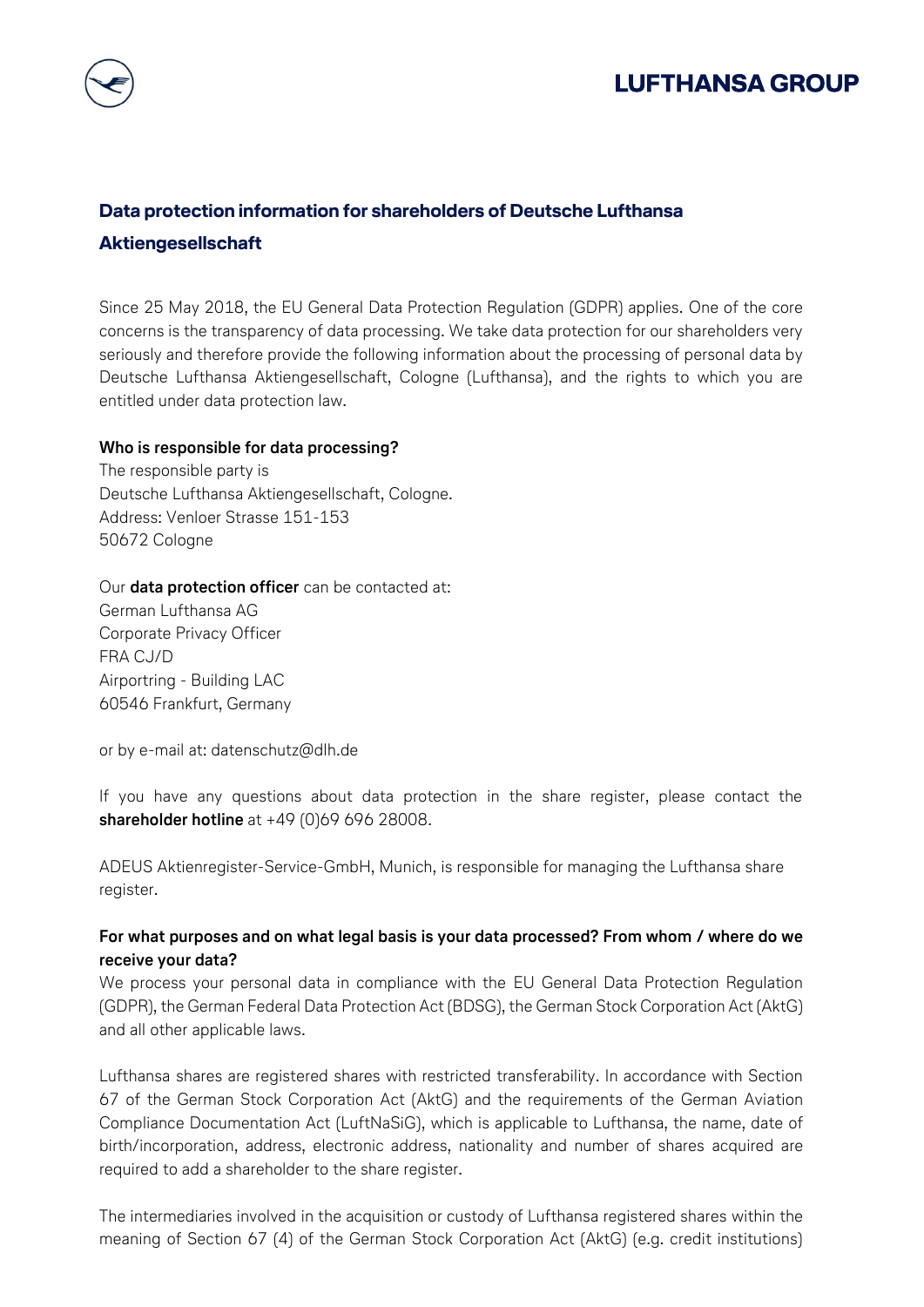forward the information of the shareholders to us, which are relevant for the maintenance of the share register (e.g. in addition to the aforementioned data, also gender and submitting bank) and, if applicable, their legal or legal representatives. This is done via Clearstream Banking AG, which, as the technical central depository, is responsible for the technical processing of securities transactions and the safekeeping of shares on behalf of the banks. If you sell your shares, the credit institution also notifies us of the new purchaser via Clearstream.

We use this personal data and other information that you provide to us as shareholders and, if applicable, shareholder representatives, in particular via our electronic shareholder portal (e.g. questions or voting instructions for the Annual General Meeting), for the purposes stipulated in the AktG, the Implementing Regulation (EU) 2018/1212 and the German Securities Trading Act (WpHG). These are, in particular, the maintenance of the share register, communication with you as a shareholder and, if applicable, representatives and intermediaries acting on your behalf, as well as the handling of Annual General Meetings; this also includes the preparation of statistics, such as for the presentation of the shareholder structure (pursuant to Section 6 LuftNaSiG) or for overviews of the largest shareholders (pursuant to Section 40 WpHG). The legal basis for the processing of your personal data is §§ 67 to 67e AktG in conjunction with Art. 6 (1) c) GDPR.

In the context of the Annual General Meeting, we process your personal data in order to grant you the exercise of your shareholder rights and opportunities of participation at the Annual General Meeting. The processing of your personal data is necessary for you to cast your vote or exercise your other shareholder rights in accordance with the provisions of AktG (Section 118 et seq. AktG; Section  $1$  COVID-19 Measures Act $^{\rm 1}$  ; Art. 6 (1) c) GDPR).

In addition, we may also process your personal data to fulfill other legal obligations, e.g. due to capital market and other regulatory requirements, obligations under stock corporation, commercial and tax law to retain data, or to compare your data with sanctions lists in order to comply with antiterrorism legislation (e.g. EU Regulation 2580/2001). In order to comply with stock corporation law, for example, when authorizing the proxies appointed by the Company for the Annual General Meeting, we must record the data used to prove the authorization in a verifiable manner. In this case, the legal basis for processing is Section 134 (3) sentence 5 AktG and Article 6 (1) c) GDPR.

Furthermore, we offer you as a shareholder the opportunity to register for our online service in order to communicate with you electronically. Please refer to section 2.3.3 of our data protection information [\(https://www.lufthansagroup.com/en/service/privacy.html\)](https://www.lufthansagroup.com/en/service/privacy.html) for more information on data protection.

Should we wish to process your personal data for a purpose not previously mentioned, we will inform you of this in advance within the framework of the legal provisions.

 $\overline{a}$ 

<sup>1</sup>Act on Measures in Corporate, Cooperative, Association, Foundation and Residential Property Law to Combat the Effects of the COVID 19 Pandemic of March 27, 2020 (BGBl. I, p. 570), as amended by the Act on the Further Shortening of the Residual Debt Relief Procedure and on the Adjustment of Pandemic-Related Provisions in Corporate, Cooperative, Association and Foundation Law and in Tenancy and Lease Law of December 22, 2020 (BGBl. I, p. 3328 et seq.). December 2020 (BGBl. I, p. 3328 et seq.) and extended by the Act on the Establishment of a Special Fund "Reconstruction Assistance 2021" and on the Temporary Suspension of the Insolvency Application Requirement Due to Heavy Rainfall and Floods in July 2021 and on the Amendment of Other Acts of September 10, 2021 (BGBl. I, p. 4147 et seq.).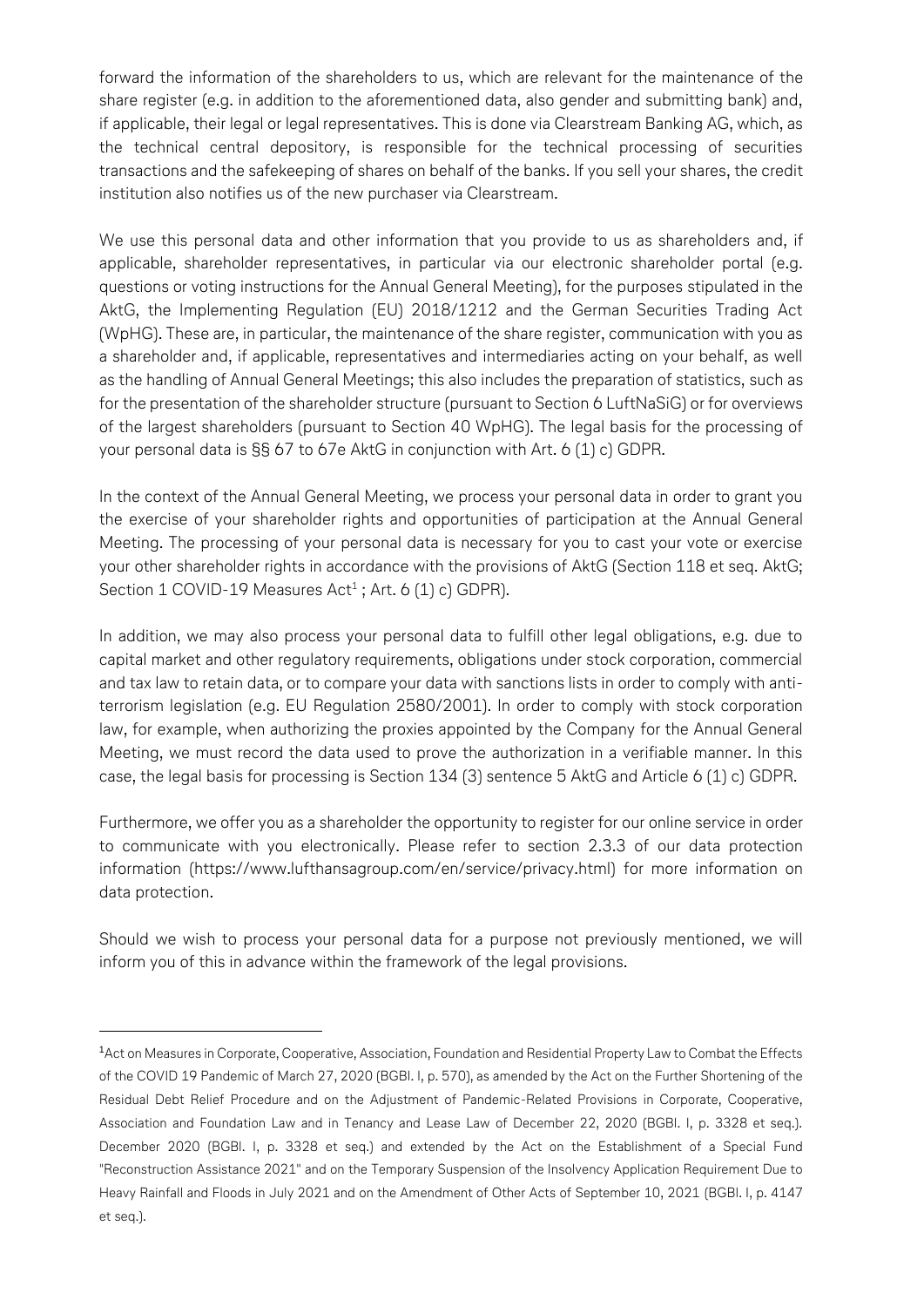#### **To which categories of European recipients do we disclose your data, if any?**

#### External service providers:

We partly use external service providers for the administration and technical management of the share register (share register service company, IT service provider) as well as for the handling of the Annual General Meetings (AGM service provider, service provider for printing and dispatching shareholder notifications as well as for Internet transmission and video streaming). Our most important external service provider in this respect is ADEUS Aktienregister-Service-GmbH, Munich. In addition, personal data may be accessible in connection with the Annual General Meeting to the notary public who is recording the minutes of the Annual General Meeting.

#### Other recipients:

If you attend the Annual General Meeting, other Lufthansa shareholders may inspect any personal data recorded about you in the list of participants at the Annual General Meeting in accordance with Section 129 AktG. If shareholders or their representatives authorize the proxies appointed by the Company, they will receive the personal data required for exercising voting rights in accordance with their instructions. In case of requests for additions to the agenda pursuant to Section 122 (2) AktG and in case of countermotions or election proposals pursuant to Sections 126 (1) and 127 AktG (in each case in conjunction with Art. 6 (1) c) GDPR), these will be published by us as stated in the AktG or described in the respective convocation to the Annual General Meeting. In the case of statements relating to the agenda of the Annual General Meeting in the form of audio and/or video messages, live speeches, questions and follow-up questions, we process your data in connection with the transmission and provision of your message on the basis of your consent (Art. 6 (1) a) GDPR). In addition, we may transfer your personal data to further recipients, such as authorities for the fulfillment of statutory notification obligations (e.g. when statutory voting rights thresholds are exceeded - BaFin pursuant to Section 33 et seq. WpHG in conjunction with Art. 6 (1) c) GDPR).

#### **How long do we store your data?**

As a matter of principle, we anonymize and/or delete your personal data as soon as it is no longer required for the above-mentioned purposes and insofar as we are not obliged by law to continue retaining it (e.g. under AktG, the German Commercial Code (Handelsgesetzbuch), the German Fiscal Code (Abgabenordnung)). For data collected in connection with Annual General Meetings, the retention period is regularly up to 3 years. We must regularly retain the data stored in the share register for 10 years after the sale of the shares. Beyond this, we only retain personal data in individual cases if this is necessary in connection with legal claims asserted against Lufthansa (statutory limitation period of up to 30 years). In this case, we process your data on the basis of a legitimate interest pursuant to Article 6, paragraph 1, lit. f) GDPR.

## **What rights do you have as a data subject?**

You may request to see the data stored about you in the shareholder register at [www.lufthansagroup.com/hv-service](http://www.lufthansagroup.com/hv-service) and you can make corrections if needed. In addition, you can request information about the data stored about you by post or e-mail (datenauskunft@dlh.de) at the above address of the data protection officer. If incorrect personal data about you is processed, you have the right to have this data corrected. In addition, you may, under certain conditions, request the deletion of your data as well as a restriction of processing (e.g. if your data is processed unlawfully). Likewise, you have the right to data portability by making personal data accessible in electronic form. Further information on your data protection rights can be found in Articles 15 et seq. GDPR and Sections 67, 67e AktG.